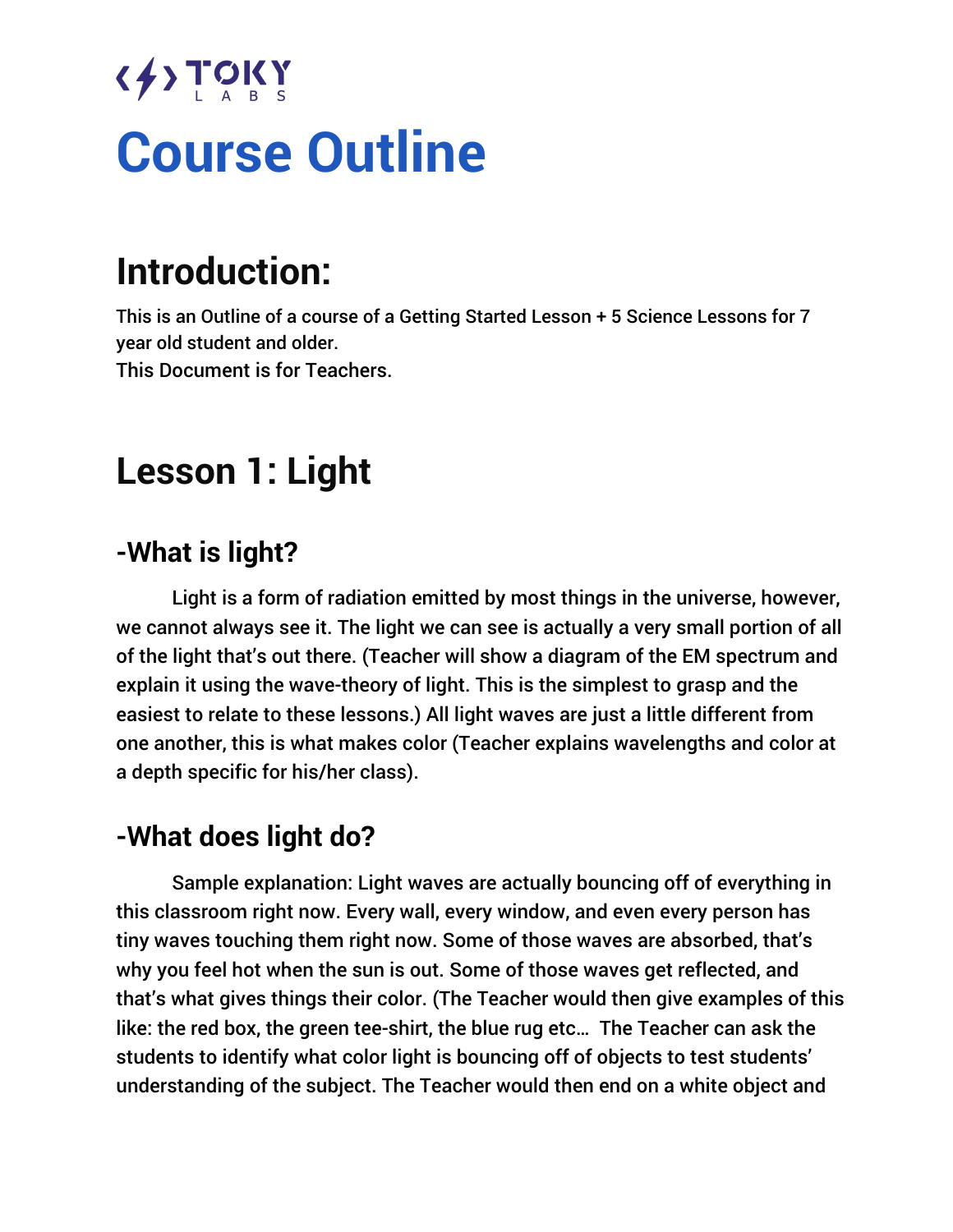

explain that white light is a combination of all visible light. It is worth mentioning that white is not on the EM spectrum. This would lead the class to the hands-on activity)

## **-Extra experiment**

Use a prism to refract white light onto a sheet of white paper and prove that white light is a combination of colors. This can sync nicely with the "red and blue makes purple, red and green make yellow" lesson.

# **Tokymaker Exercise**

#### *-Rainbow LED*

Objective: Form the link between the theory of light and technology.

Method: Create all of the colors of the rainbow on the Tokymaker's head LED. Explain that most screens use a combination of red, blue, and green light to create the other colors of the rainbow.

Explanation: Just like how white light is created when all visible light is mixed, other colors can be created when specific wavelengths interact.

Final Project

#### *-Boulder Trap*

Objective: Show how light can transmit energy in an extremely visual way.

Method: Using a servo, a light sensor, the Tokymaker, and cardboard, recreate the movie cliché of 'hero steps into a trap and the wall opens to reveal a boulder rolling down at him/her.'

The teacher will construct a small cardboard ramp with a servo-driven door holding back a ball at the top. A light sensor will be placed at the base of the ramp on the 'ground'. When the hero steps over the light sensor and casts a shadow, the boulder is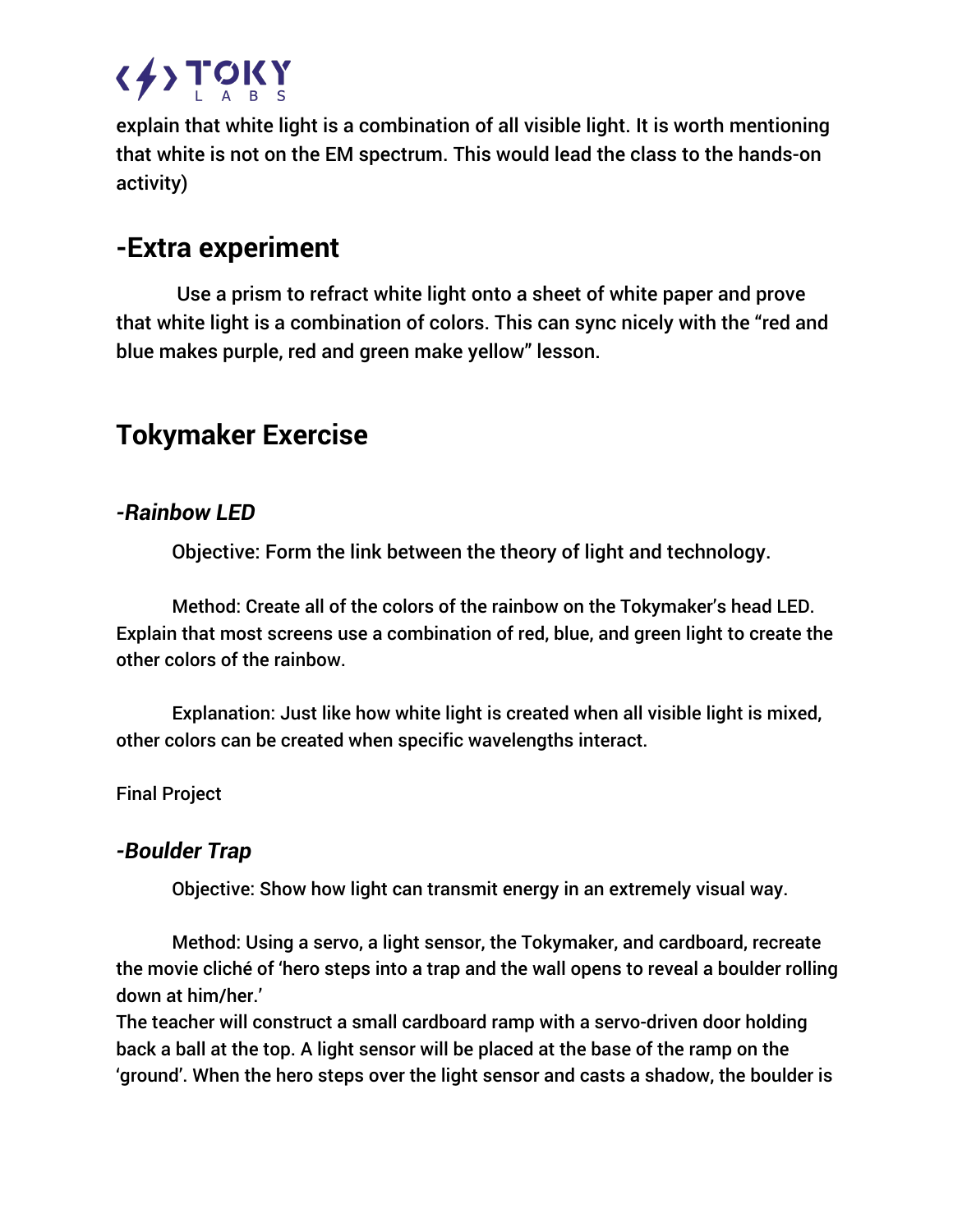

released and the hero must escape. Alternatively, two additional servo doors may be added around the base of the ramp. These can truly trap the hero.

Explanation: Light transmits energy to whatever it touches. When the light sensor no longer receives that energy, it tells the Tokymaker that the hero stepped over it.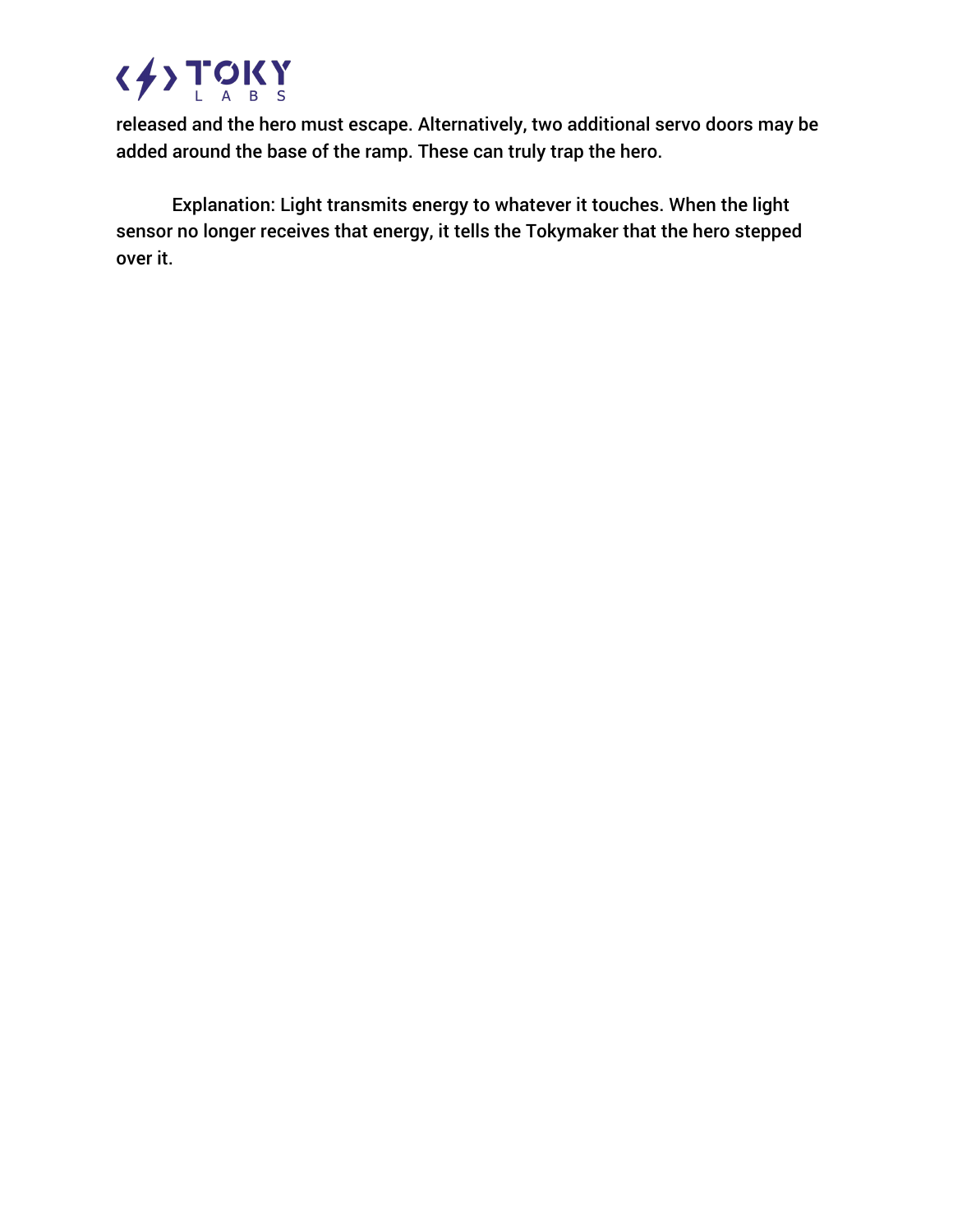# $\langle \frac{1}{2} \rangle$  TOKY

# **Lesson 2 Sound**

# **-What is sound?**

Sample explanation: Sound, like light, is a wave. This means that instead of being a thing that you can touch and feel, its energy that can move very small things around. The air around us isn't empty. It's full of tiny moving particles which bounce around the room. These particles are what we breathe in. Oxygen is one of those particles, and so are nitrogen and carbon dioxide. Without the proper amounts of each elements we can not breathe. That is why we can't breathe in space. What does this have to do with sound? When you make a noise, you actually force those tiny particles in the air to bump into each other a certain way. Our ears can pick up these vibrations and this is how we hear. The more energy you put into making a noise, the more those particles move around, and the louder the sound is. We call the strength of the particle bounding the "amplitude". Loud energetic waves have large amplitudes, while soft low-energy waves have small amplitudes.

# **-What is frequency?**

Sound isn't all about how large vibrations are, that's just volume. We also need to understand how we make sounds distinct, and use it to create music or language.

Frequency is a measure of how fast the sound's vibrations are. Slower vibrations make deeper sounds and quicker vibrations make more high pitched sounds. (The teacher can have the kids place a finger on their throats and make sounds of various pitches. They should be able to feel the difference). By combining sounds of various frequencies and amplitudes we are able to create languages and music.

## **-Extra experiment**

Get a glass of water and sing to it. The water should vibrate.

#### *Tokymaker Exercise-TokyTunes:*

#### Objective:

Learn about sound and vibrations using a hands-on exercise. Allow students to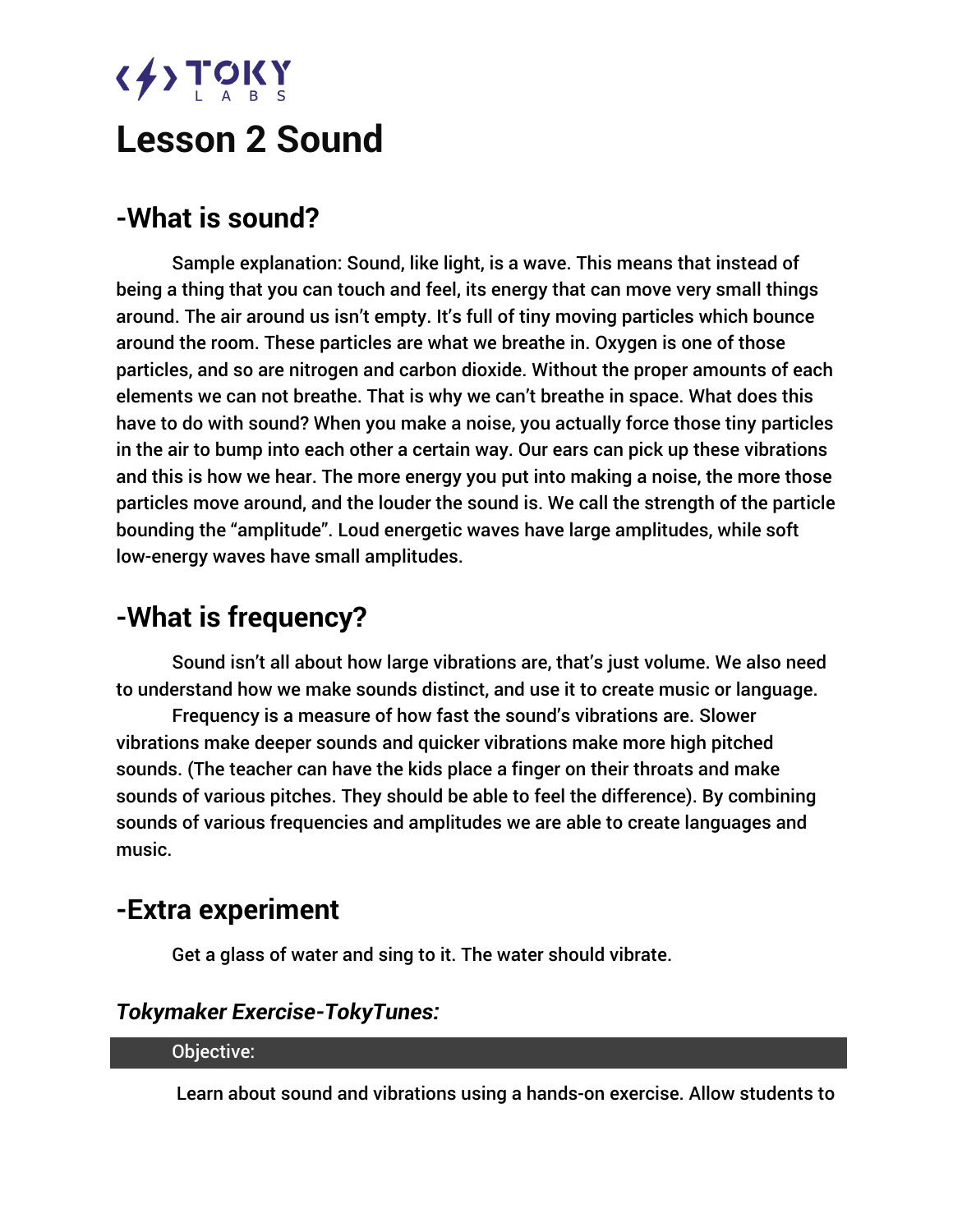# $\langle \frac{1}{2} \rangle$  TOKY

hear what different vibrations sound like and associate changes in pitch with changes in frequency.

#### Method:

Students will use a set of buttons (Programmed so each button corresponds to a unique note) and a speaker to create their own musical compositions. Additionally, they can experiment with frequency settings on the speaker and play specific tones (ex: 450Hz, 1000Hz).

#### Explanation:

Speakers are actually vibrating membranes. By altering the speed a speaker membrane vibrates at, different tones can be created.

#### *Final Project : Music Box*

It is a carboard structure with light sensors that dectect dark shadows on a paper and translate the positions of the shadows into different notes. http://tokylabs.com/tokymusicbox/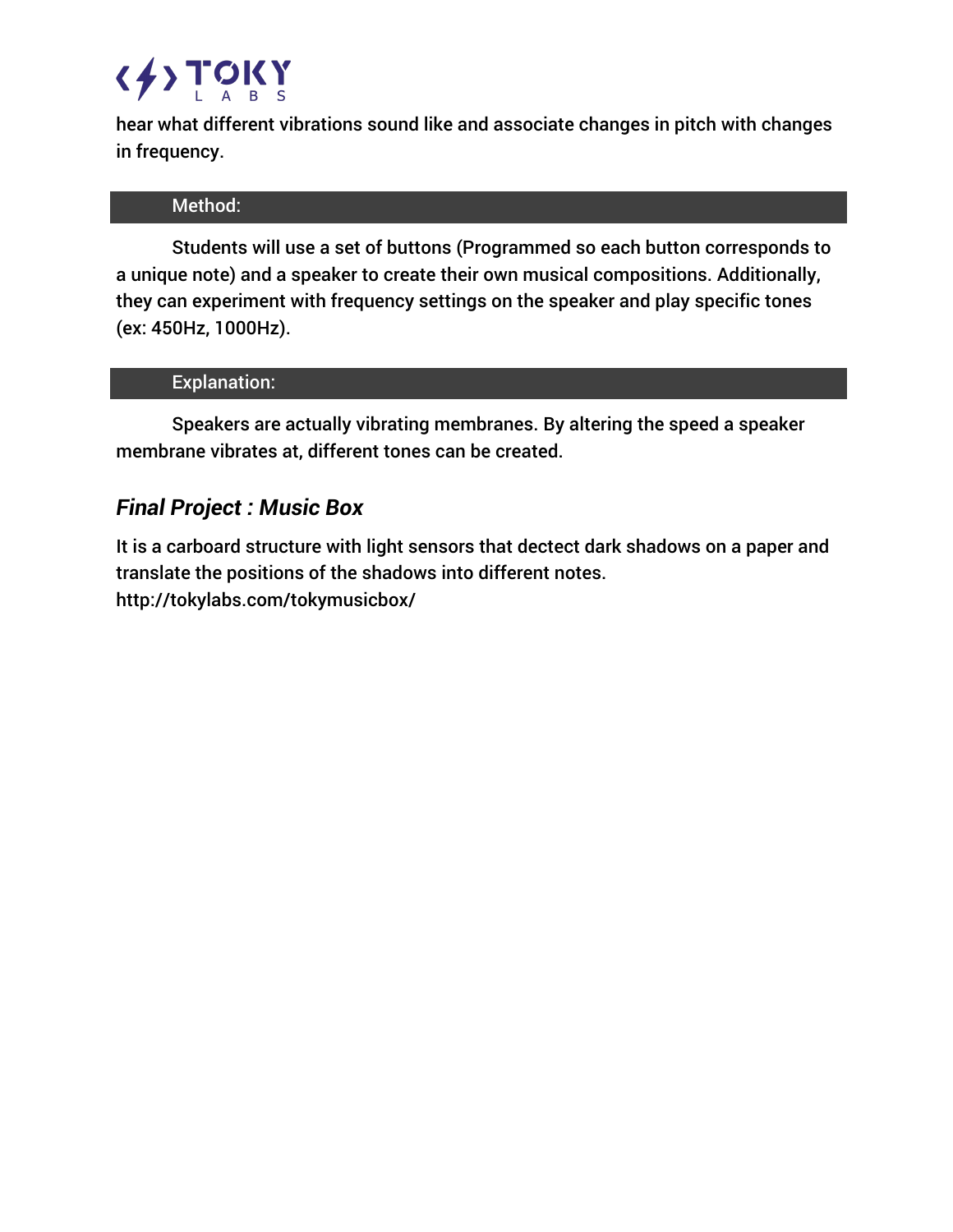

# **Lesson 3: Heat**

# **-What is heat energy?**

Every object is made up of tiny moving molecules. In some objects, like tables and people, those molecules don't move very much. They just jiggle around and bump into each other like they're on a packed train car. In others, like boiling water, they move around all over the place, and some even escape into the air. Heat energy and temperature are not the same thing. Temperature is the measure of the total heat energy of an object. Just like the energy of a sound wave is measured by the movement of air particles, the heat energy of an object is measured by the movement of

all of its molecules.

Question: Which has more heat energy: Iceberg Pot of boiling water

Answer: Iceberg

## **-What is temperature?**

Temperature is the measure of the average heat energy of each molecule.

### **Add an analogy:**

-If heat is the measure of the total energy of molecular motion in an object, what does temperature do?

Temperature determines an object's state of matter. There are three states of matter: solid, liquid, and gas.

So what's the difference? Solids can be large or small. This means that they can have a lot of heat energy, or very little heat energy. What makes a solid a solid is that it has a low enough temperature for its molecules to stay together. Molecules in a solid don't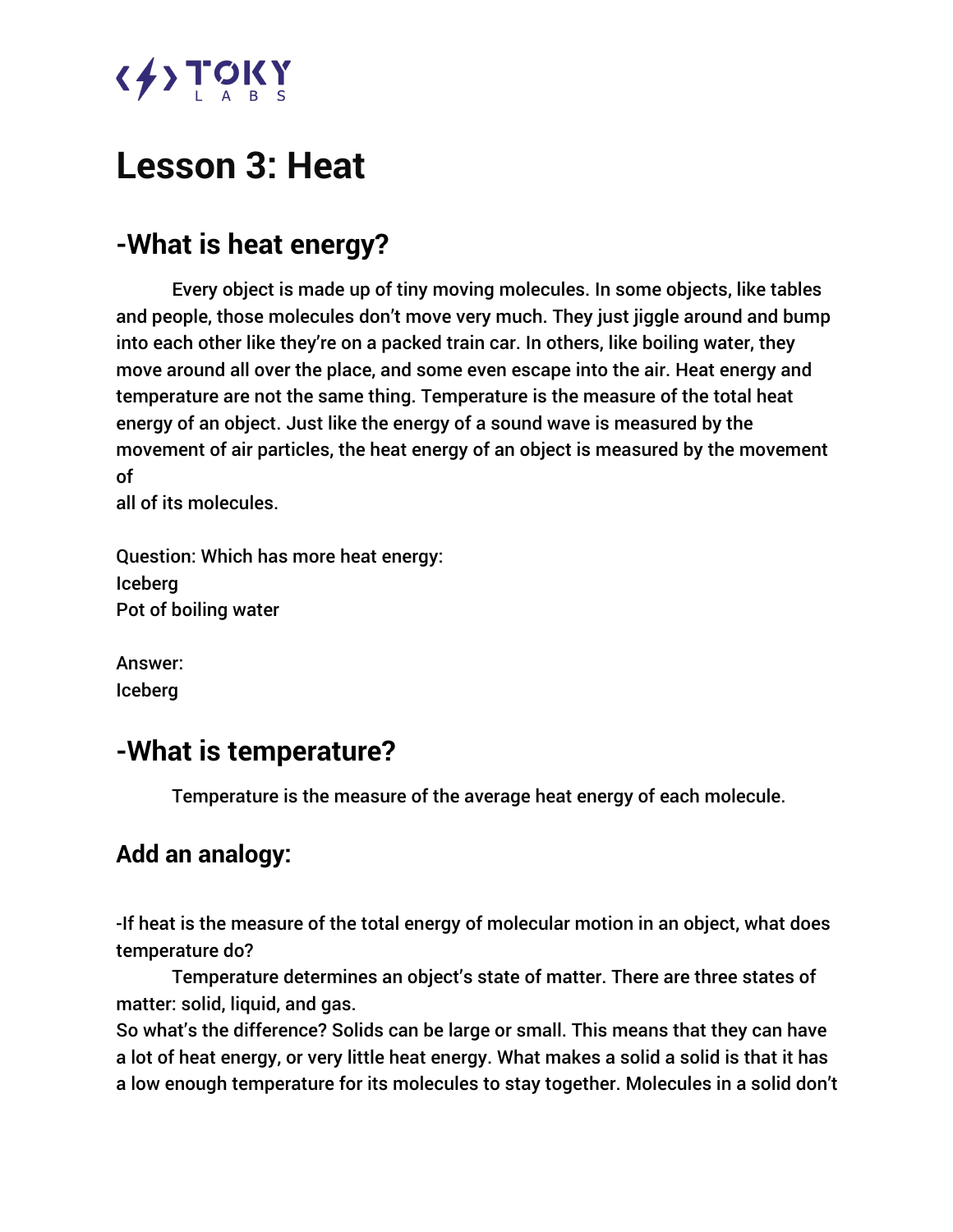

have enough energy to individually break apart. Molecules in a liquid have slightly more energy than molecules in a solid. They don't have enough to break away from each other and go bouncing around the room, but they do have enough energy to flow. Molecules in a liquid won't get stuck together in one shape like a solid will. Molecules in a gas have even more energy. In fact, they have enough energy to go flying around whatever container they're in. What all of this means is that the higher the temperature of a substance is, the more energetic its particles are, and the more they will move around freely. This all happens independent of heat energy.

# **Tokymaker Exercise**

#### *-Sound thermometer*

#### Objective:

Relate temperature change with state change and connect this lesson to the previous lesson on sound and frequency for reinforcement.

#### Method:

Put a thermometer in a heat resistant plastic bag. Place the bag in freezing water, then heat that water up to boiling point. Observe the changes in state (ice to liquid to gas) and the temperatures they happen at. Students will use the Tokymaker for temperature readings. Then connect the Tokymaker to a speaker, which will increase in pitch as the temperature increases.

#### Explanation:

As the water is heated the temperature change will be recorded by the temperature sensor. At the same time a tone will be played reflecting how high or low the temperature is. As the water goes from freezing to boiling (a process which students understand) and the temperature increases from low to high (another process students intuitively understand), the sound frequency will increase. This can help reinforce previously learned concepts and cement students' understanding of temperature.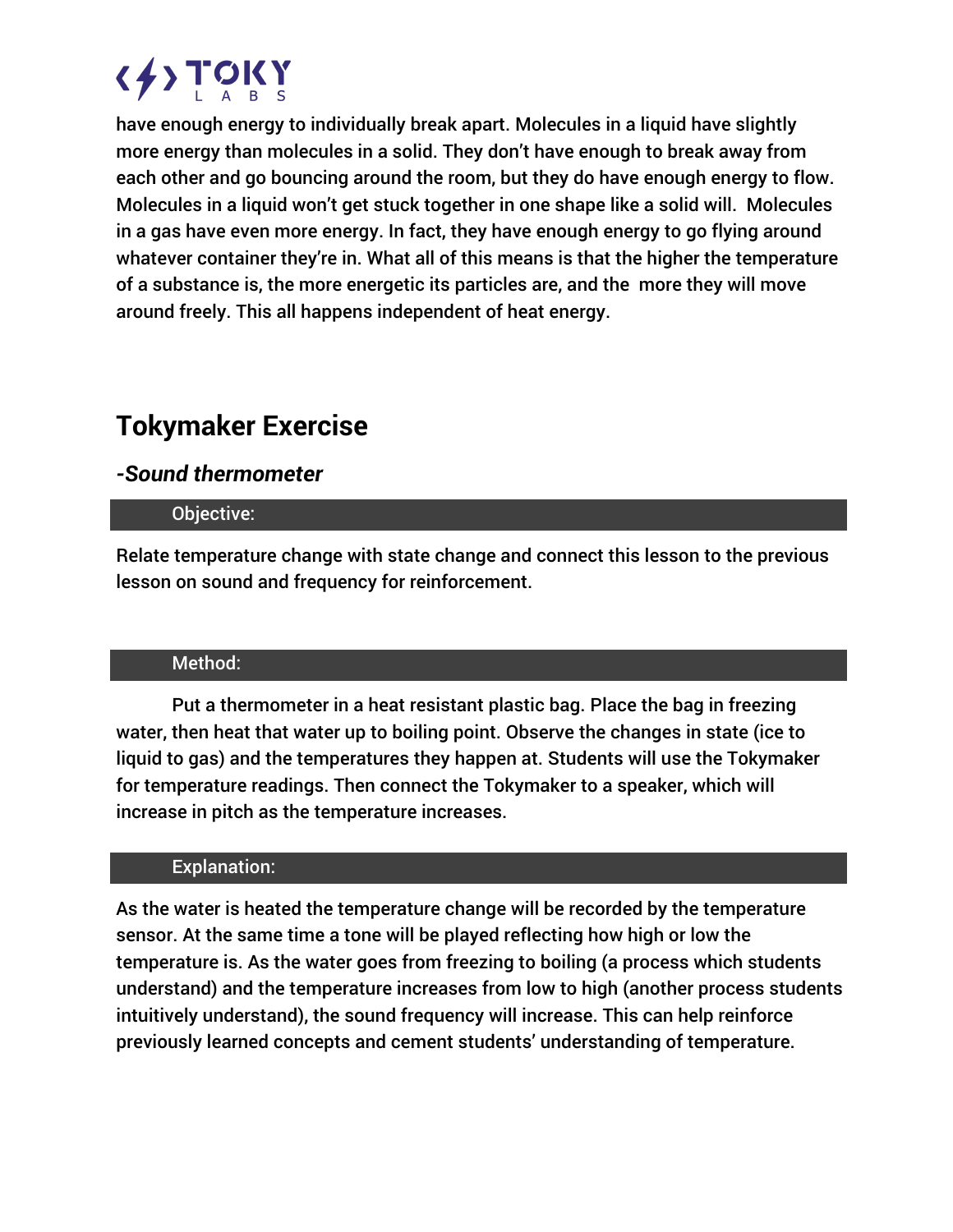# $\langle \frac{1}{2} \rangle$  TOKY

# **Lesson 4: Gravity**

# **-What is a force?**

A force is something that (when unopposed) will cause a change in the motion of an object. For example, if you push something you are exerting a force. There are two kinds of forces: contact forces and field forces. Contact forces require direct contact to work. You can't pull a door open if you're not touching it, therefore, your pull is a contact force. You must be touching what you're moving. Field forces don't need direct contact to work. The earth's gravity is a field force. You don't need to be touching the ground for gravity to pull you back down.

## **-What is gravity?**

Gravity is what keeps the solar system together, the planets in their orbits, and your shoes on the ground. It is a field force and is proportional to an objects mass and your distance from it. If something is very large and close to you, its gravity will be stronger than something that is very small and very far away. Most importantly, the force gravity exerts on you does not rely on your mass, only the mass of the object you're falling towards.

## **-Extra experiment**

Have the teacher hold a heavy textbook and a small notebook in the air. Have the students vote on which they think will hit the ground first.

Correct Answer: They hit the ground at the same time because acceleration due to gravity does not rely on the smaller object's mass.

## **Tokymaker Exercise**

#### *-Sound of acceleration*

Objective: Reinforce previous lessons on frequency and combine that with a new conceptualization of acceleration.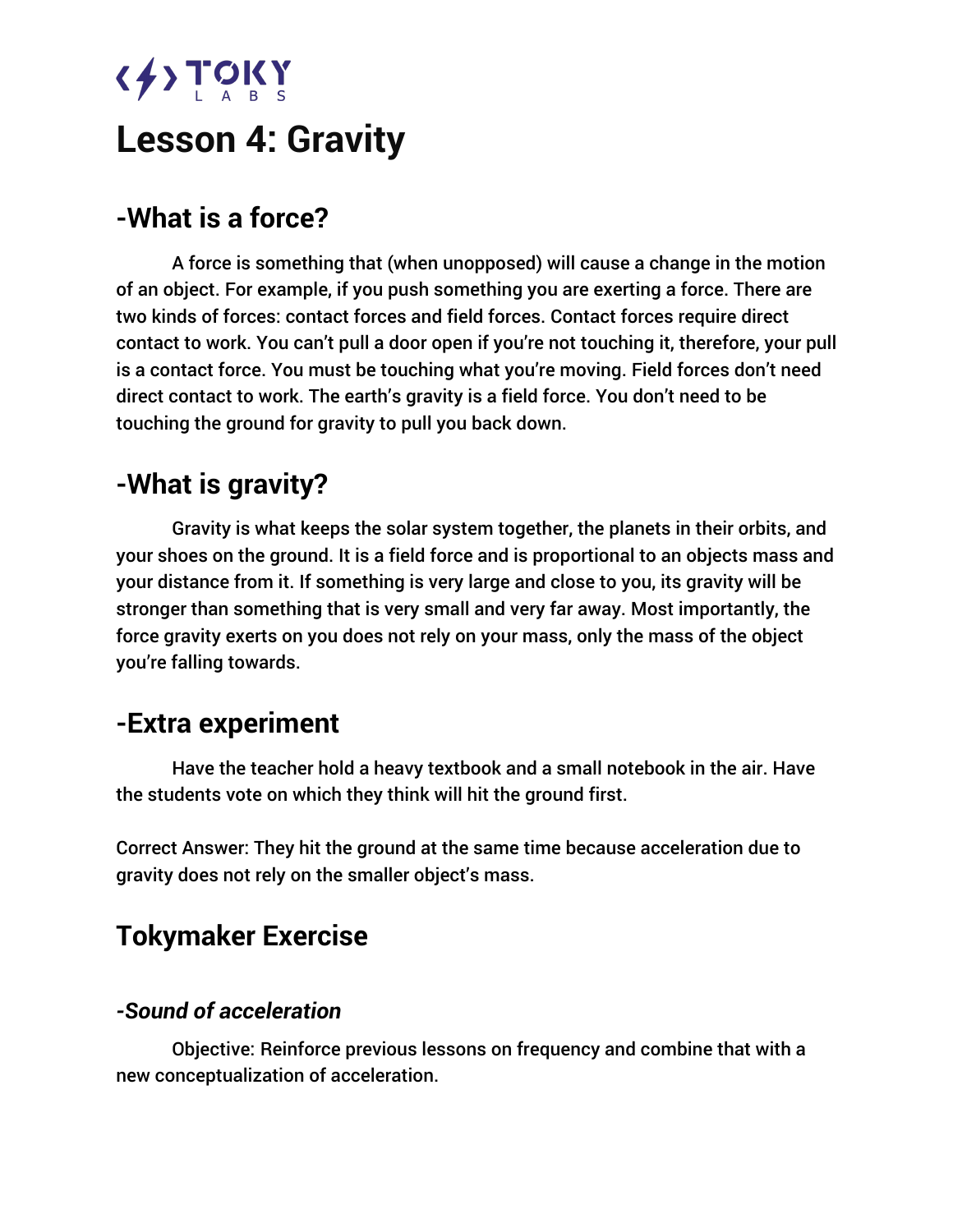

Method: Attach the accelerometer to a glove and use the Tokymaker to convert the magnitude of that acceleration to a sound. The faster the hand accelerates, the higher the tone.

Explanation: The accelerometer measures acceleration. This includes acceleration due to gravity and acceleration due to physical movement. By attaching this to a glove, students can see the difference between acceleration and constant velocity movement.

# **Final Project**

#### *-Magic gloves*

Use an accelerometer to control a pair of motors and drive a small robot around.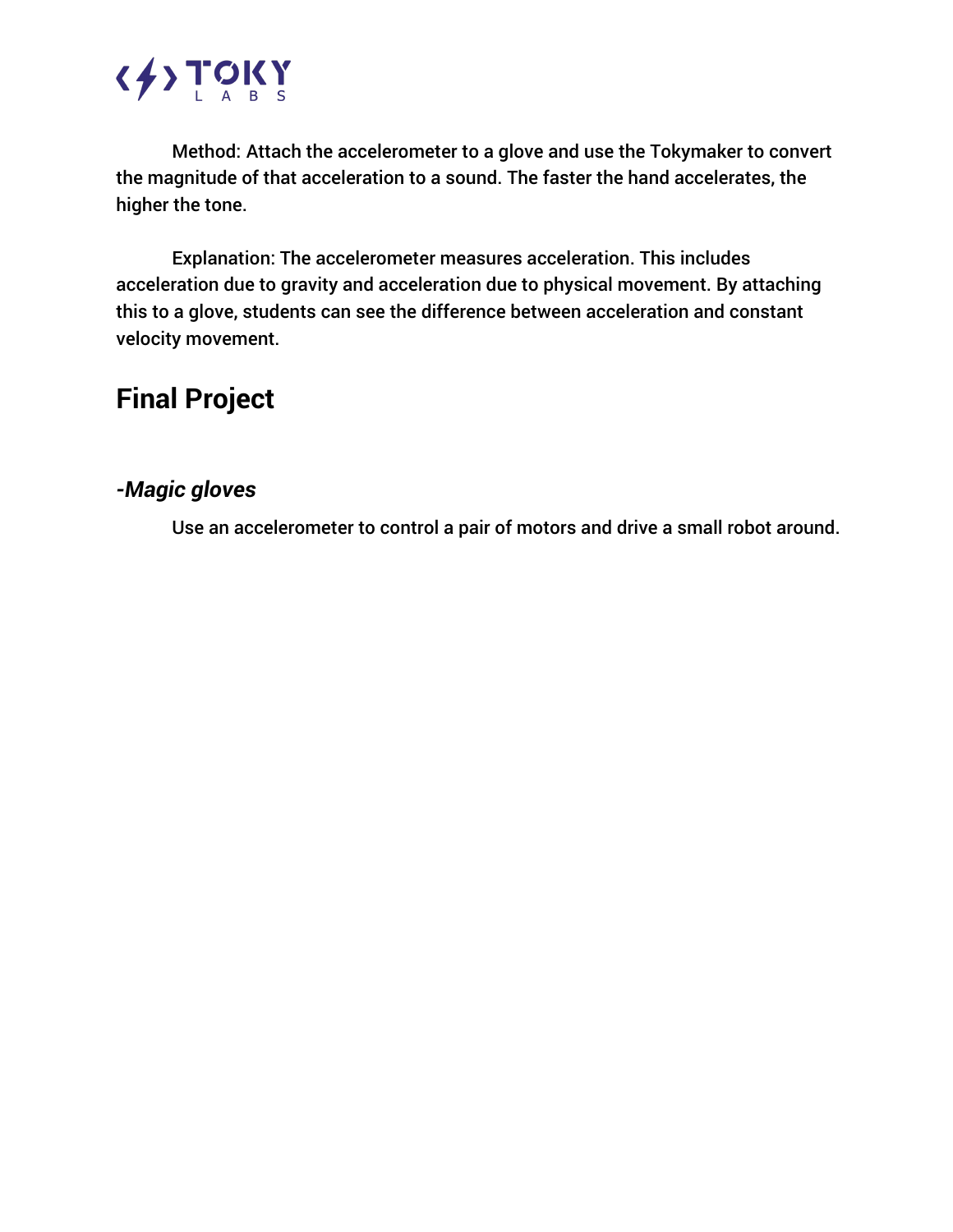# <u>{{}}TOKY</u>

# **Lesson 5 Magnetism:**

# **-What is Magnetism?**

Magnetism, like gravity, is a field force. This means that a magnetized object doesn't need to touch what it's effecting (Teacher could demonstrate this by moving objects around with a strong bar magnet). Magnetic fields only effect charged particles. A charged particle is anything that is positively, or negatively charged. This means that it has too many, or too few, electrons in a certain area. This is why people aren't effected by magnets, but metal is.

## **-Extra experiment**

Sample: We can actually forcibly charge certain areas of objects by moving electrons around. In fact, you (the students) have probably already done it yourselves. If you take a balloon and rub it on your shirt, it will stick to your body and make your hair stand up. By rubbing the balloon on your shirt, you transfer electrons to the balloon. This makes you positively charged and the balloon negatively charged. That's why it sticks!

# **Tokymaker Exercise**

#### *-Electromagnet*

#### Objective:

Visualize magnetic fields and their effect on the objects around them

Method: Set the Tokymaker electromagnet in a plate of iron shavings and then change the strength of the magnetic field. Have the kids experiment with how they can make the metal shavings move.

#### Explanation:

Magnetic fields are commonly represented using field lines. These lines are not just